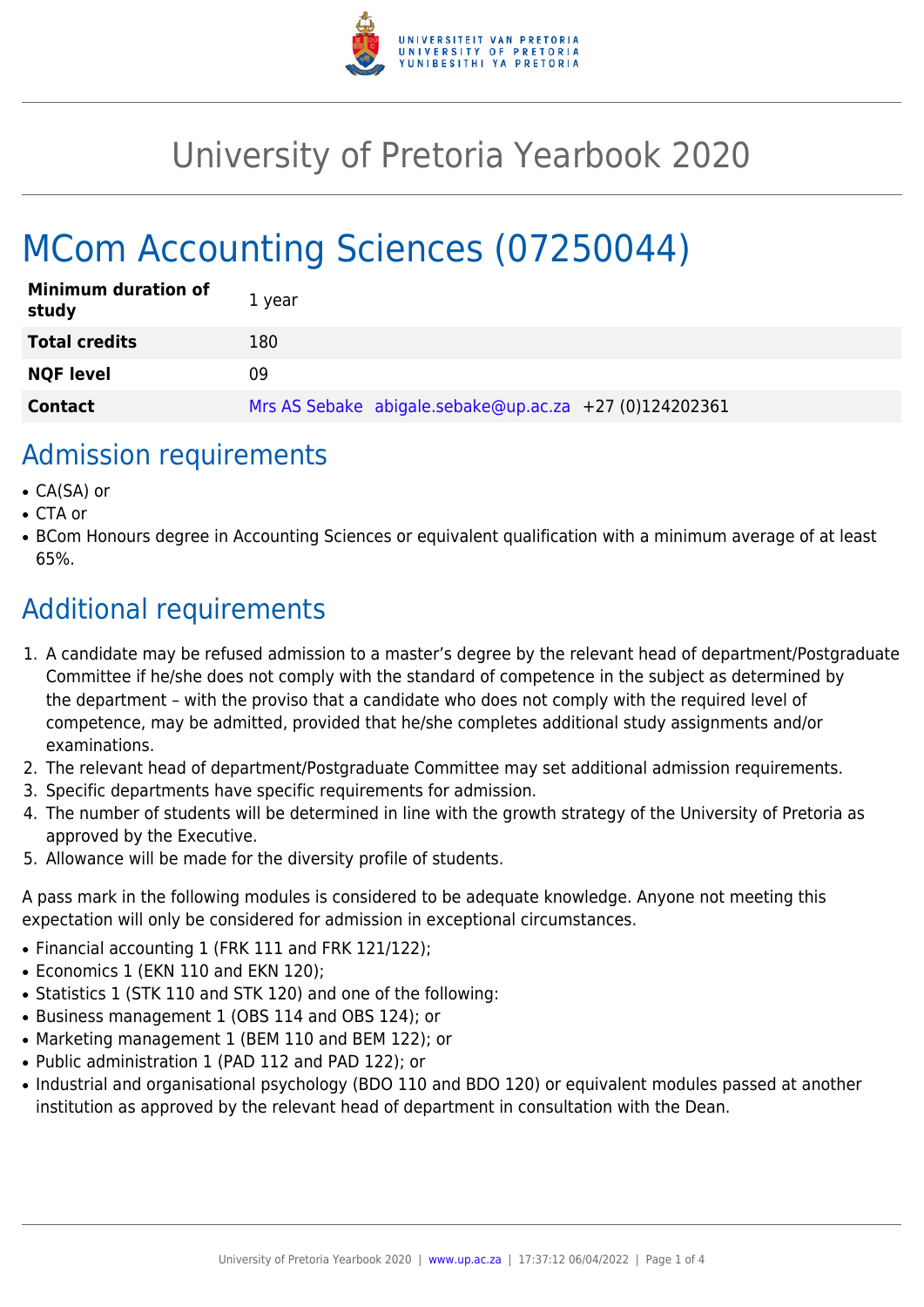

### Other programme-specific information

Candidates, who have not yet passed a module in research methodology that is acceptable to the relevant head of department, must pass the designated Research methodology module (NME 806). The module does not carry any credits.

### Examinations and pass requirements

The pass mark for both a dissertation and a mini-dissertation is 50%. The provisions regarding pass requirements for dissertations, contained in General Regulation G.12.2, apply mutatis mutandis to minidissertations. A pass mark of at least 50% is required in the examination of each module.

### Research information

#### **Dissertations/mini-dissertations, curricula and modules**

- 1. The degree programme requires that a dissertation/mini-dissertation must be submitted in a field of study chosen from the fields covered for the honours degree, provided that the Dean may, on the recommendation of the relevant head of department/Postgraduate Committee, approve the replacement of the required dissertation by the successful completion of a prescribed number of module credits and a minidissertation/research article.
- 2. Information on modules, credits and syllabi is available, on request, from the relevant head of department/Postgraduate Committee.
- 3. A module in Research Methodology is compulsory in all programmes. The Dean may, on the recommendation of the relevant head of department/Postgraduate Committee, waive the prerequisites.
- 4. Sufficient number of bound copies of the dissertation/mini-dissertation must be submitted to the Head: Student Administration for examination, after permission is granted by the supervisor.

#### **Article for publication**

The Dean may require, before or on submission of a dissertation/mini-dissertation, the submission of a draft article for publication to the supervisor. The draft article should be based on the research that the student has conducted for the dissertation/mini-dissertation and be approved by the supervisor concerned. The supervisor should then have the opportunity to take the paper through all the processes of revision and resubmission as may be necessary and/or appropriate in order to achieve publication.

#### **Submission of dissertation/mini-dissertation**

A dissertation/mini-dissertation is submitted to the Head: Student Administration/departmental Postgraduate Office, before the closing date for the various graduation ceremonies as announced annually.

For examination purposes, a student must, in consultation with the supervisor, submit a sufficient number of bound copies and/or e-copies of the dissertation/mini-dissertation, printed on good quality paper and of good letter quality, to the Head: Student Administration/departmental Postgraduate Office. Permission to submit the dissertation/mini-dissertation in unbound form may be obtained from the supervisor concerned on condition that a copy of the final approved dissertation/mini-dissertation is presented to the examiners in bound format or electronic format.

In addition to the copies already mentioned, each successful student must submit a bound paper copy as well as two electronic copies of the approved dissertation/mini-dissertation to the Head: Student

Administration/departmental Postgraduate Office in the format specified by the faculty and in accordance with the minimum standards set by the Department of Library Services, before 15 February for the Autumn graduation ceremonies and before 15 July for the Spring graduation ceremonies, failing which the degree will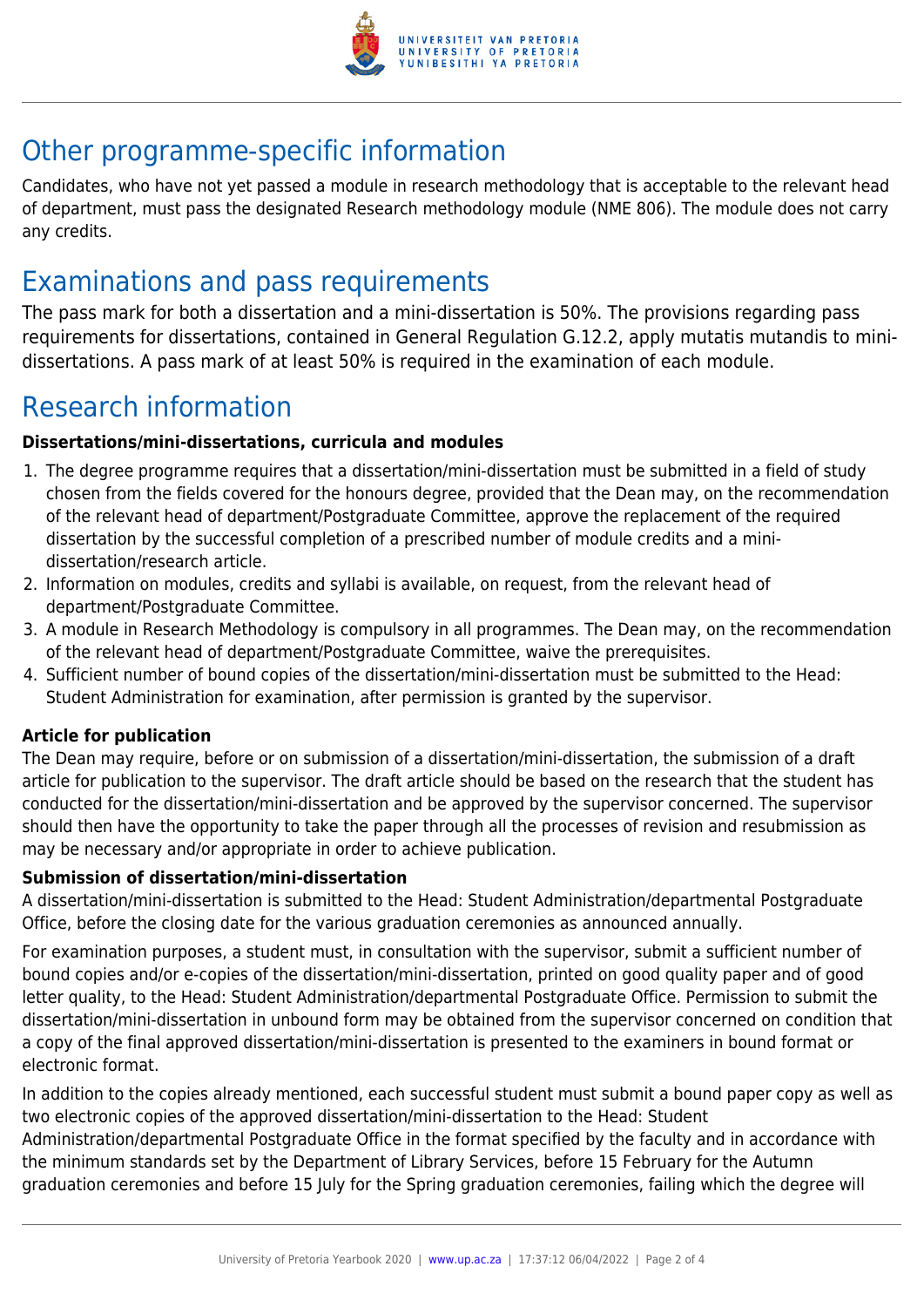

only be conferred during a subsequent series of graduation ceremonies.